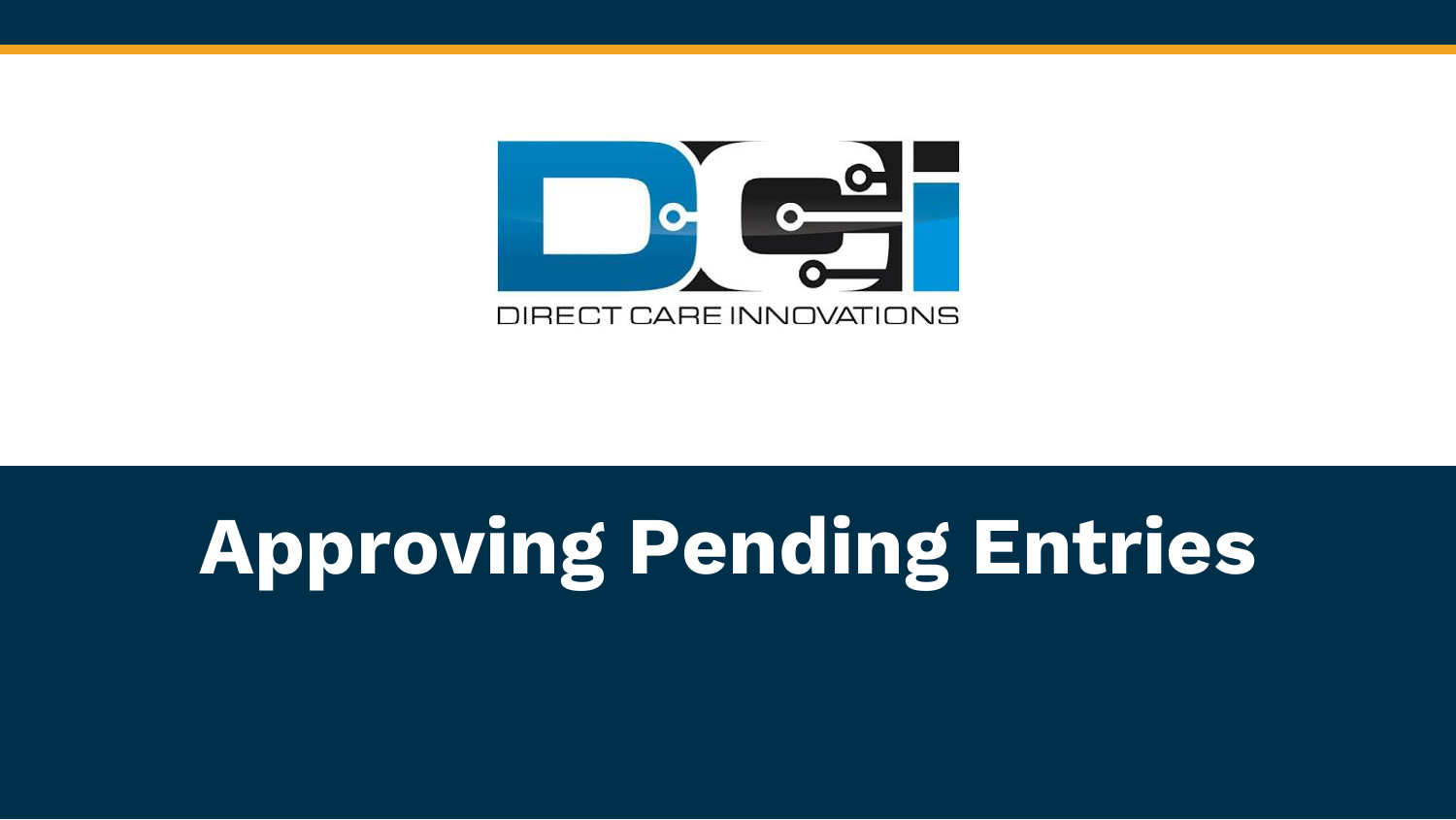# **Accessing the DCI Web Portal**

- 1. Open up an Internet Browser on a computer or mobile device
- 2. Navigate to the [DCI Web Portal](https://outreach.dcisoftware.com/)
- 3. Enter Employer Username and Password
- 4. Utilize Forgot Password link if necessary\*
	- ⃰ Requires email to be on file
- 5. Contact Customer Service with login issues

| Sign In                              |
|--------------------------------------|
| <b>Employer Username</b>             |
| <b>Employer Password</b>             |
| Forgot your password?<br>Remember me |
| Sign In                              |
| Or                                   |
| Create a profile                     |
|                                      |

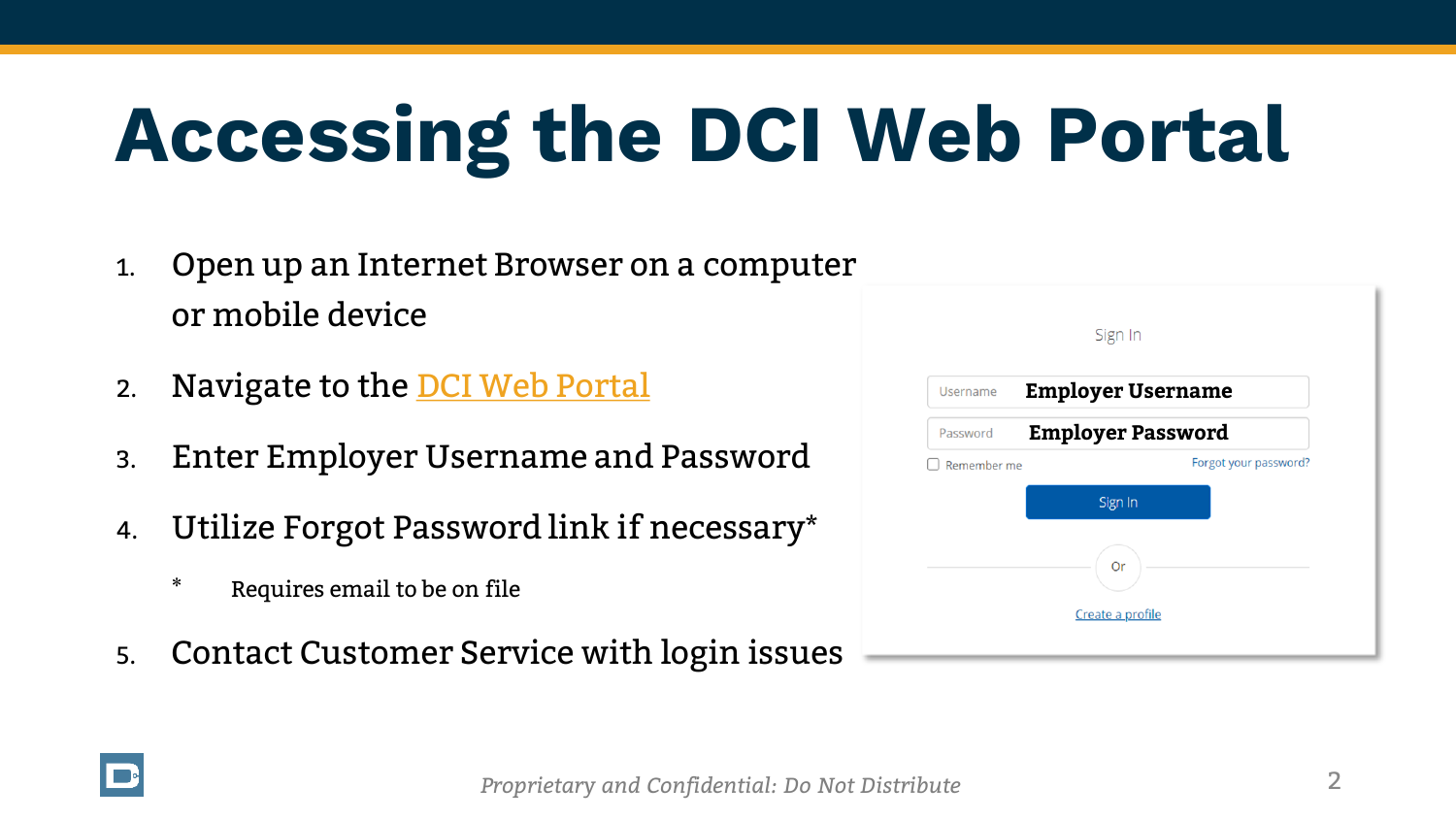# **Approve Pending Entries(Computer/Laptop)**

#### **Pending Entries is the landing page**

- What shows up here?
	- Any punch that requires approval
- Scroll down to view list of Entries
	- Review each entry and Approve or Reject
	- Click any entry for more detail
- If Rejected, inform Employee to re-enter time correctly via DCI Portal



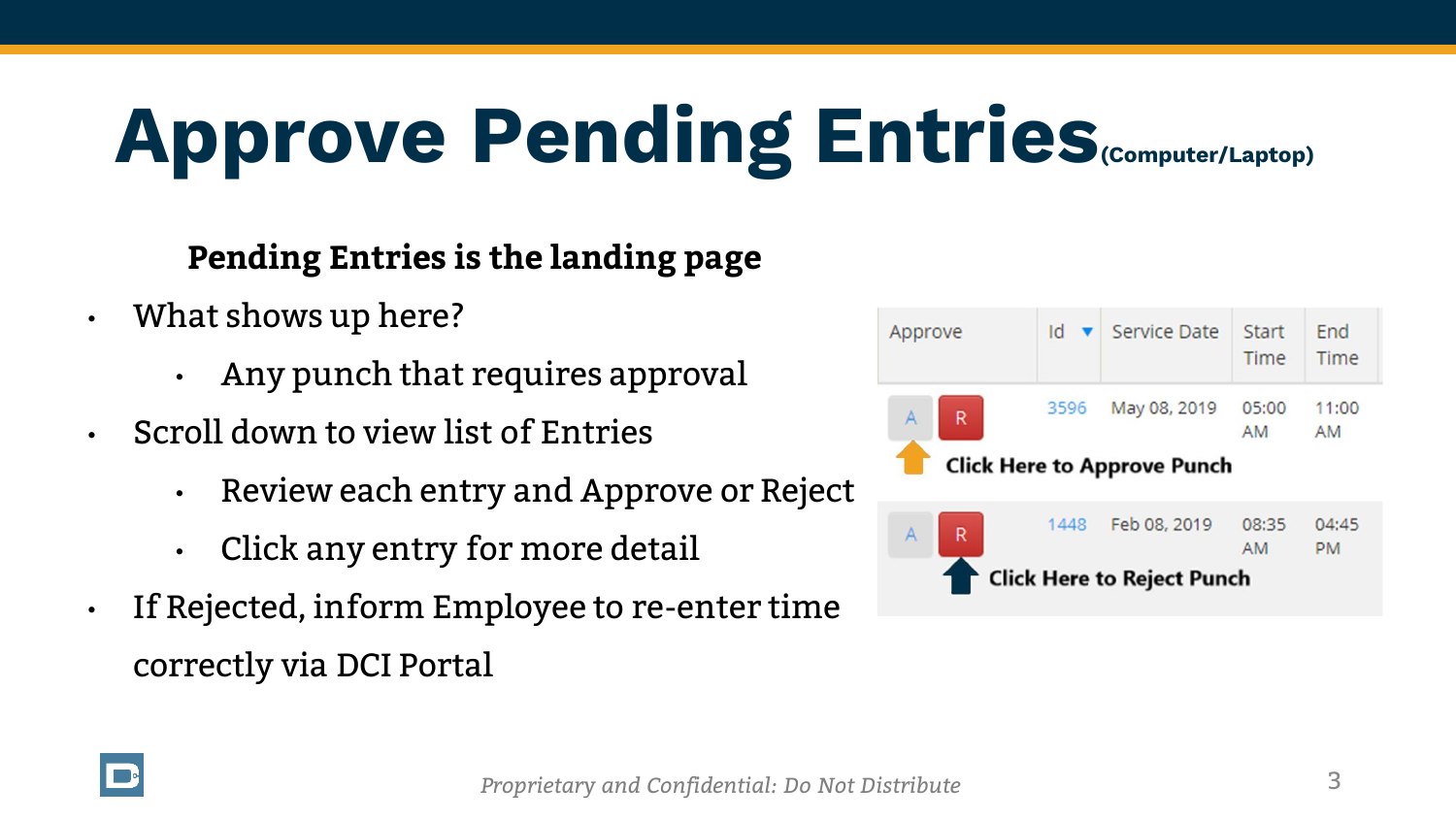### **How to Approve Pending Entries (Phone/Tablet)**

- 1. Entries page is first page shown
	- No records will be displayed
- 2. Select Menu button in top right corner
	- Then select Pending Entries
- 3. Select each Pending Entry to review
	- Approve or Reject as needed
- 4. If Rejected, inform Employee to re-enter time correctly
- 5. Refresh Pending Entries page to ensure all entries are complete



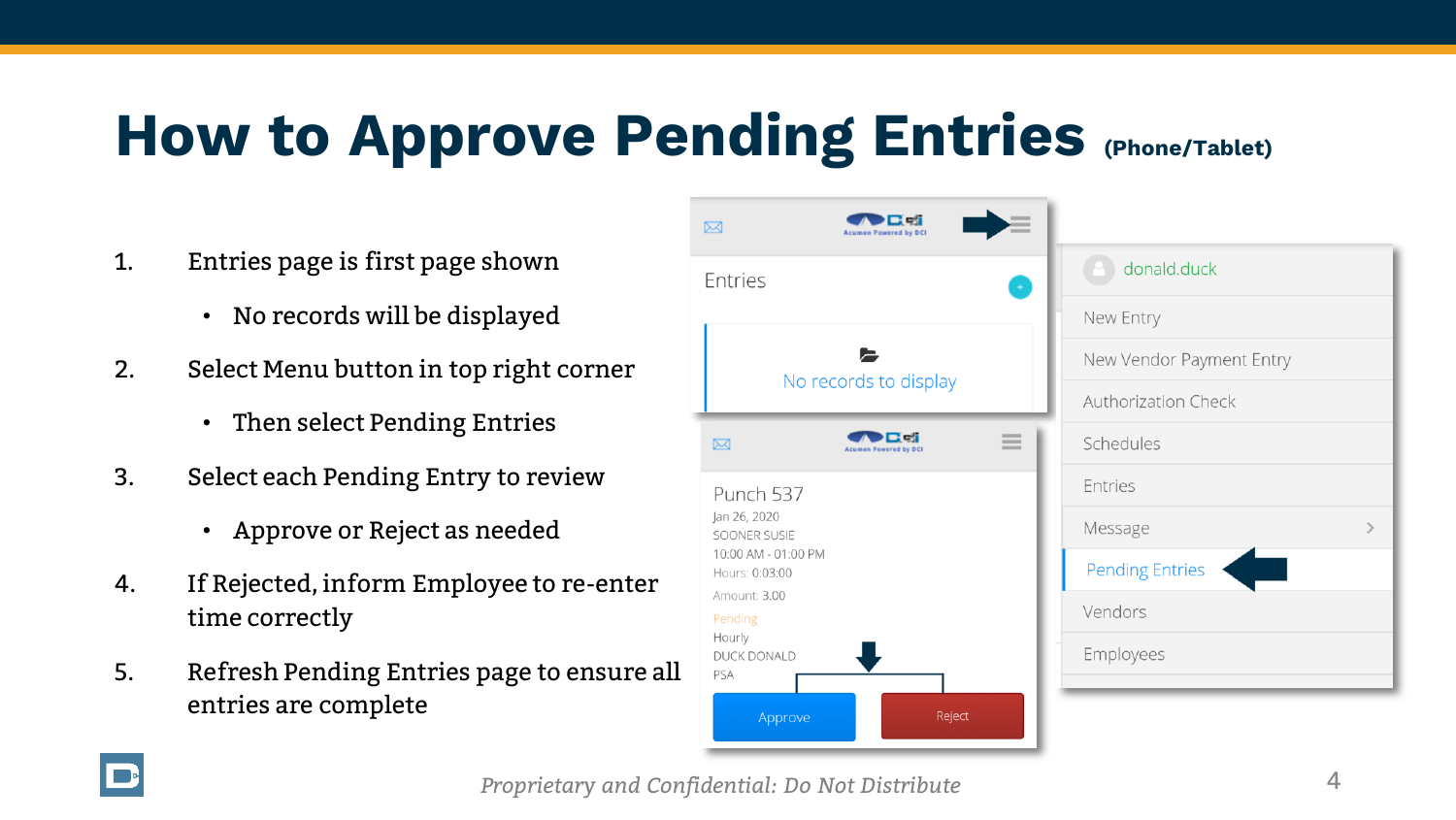# **Where to go for help?**

- **Utilize our DCI Training Materials for more help**
	- This will give you a full list of Training Materials for DCI
- **Contact your Customer Service for more help**



NC Phone: (877) 901-5827 WI Phone: (877) 901-5826

[acumenfiscalagent.zendesk.com](https://acumenfiscalagent.zendesk.com/hc/en-us)